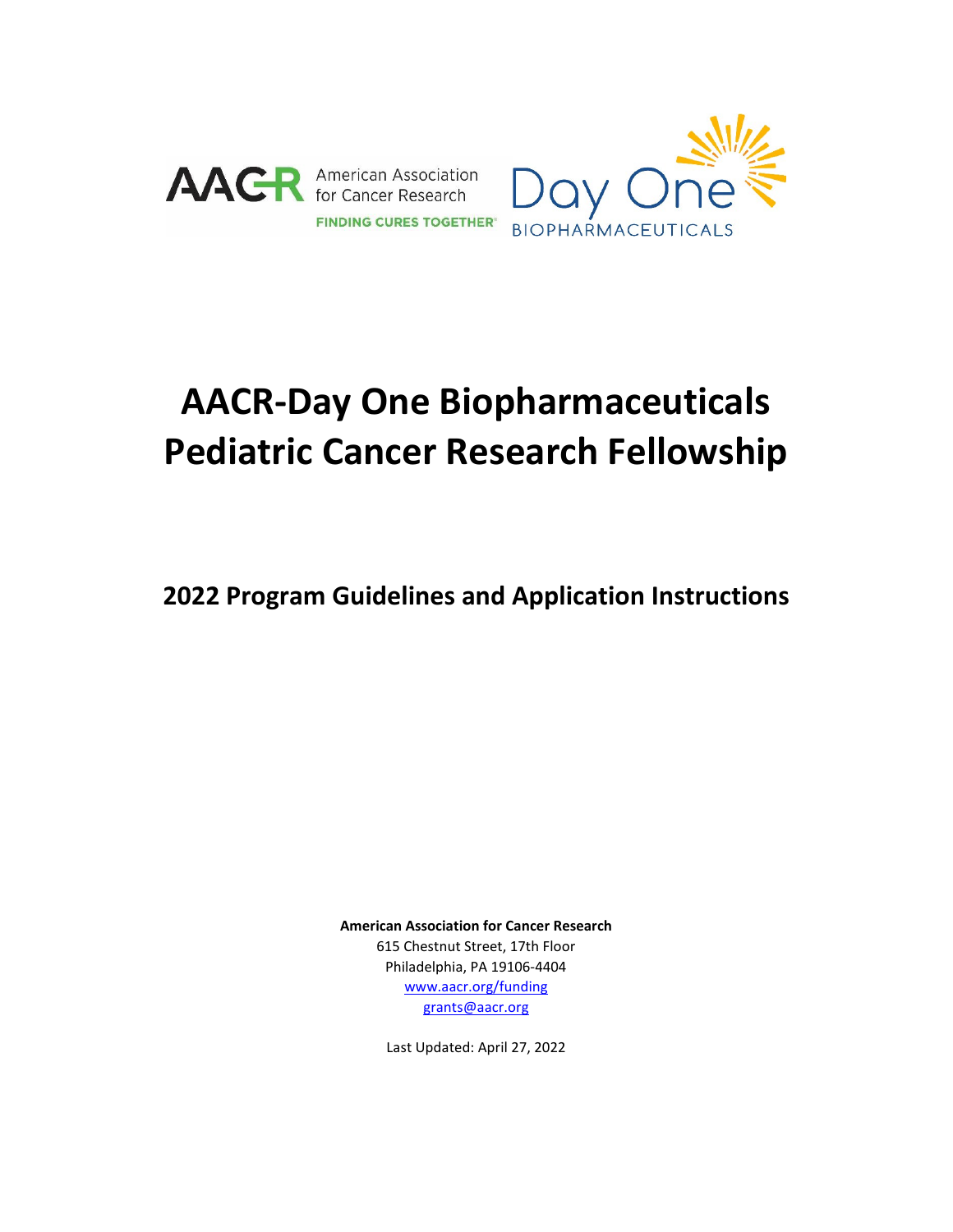# **TABLE OF CONTENTS**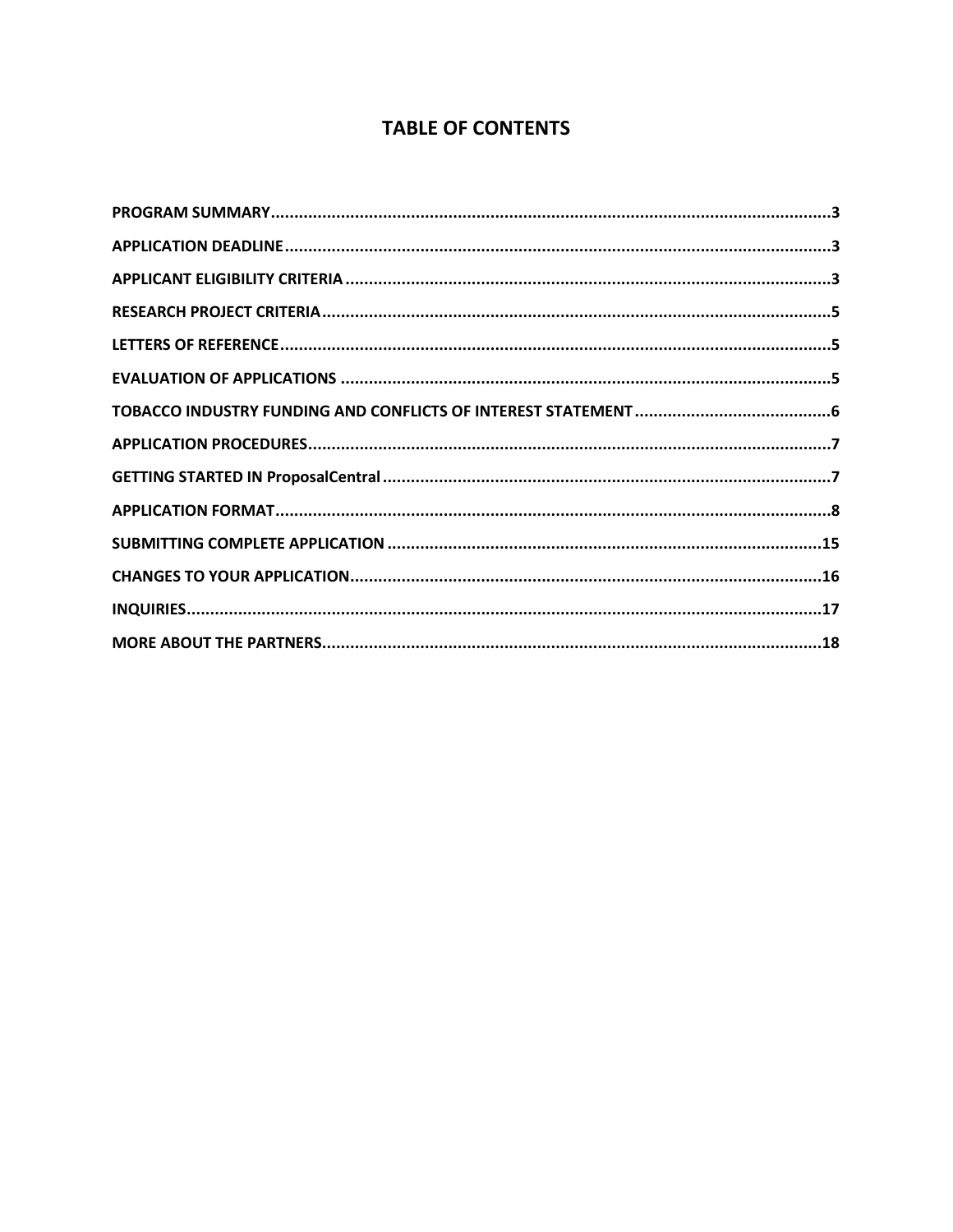AACR-Day One Biopharmaceuticals Pediatric Cancer Research Fellowship 2022 Program Guidelines and Application Instructions Page 3 of 18

# **PROGRAM GUIDELINES**

#### <span id="page-2-0"></span>**PROGRAM SUMMARY**

The AACR-Day One Biopharmaceuticals Pediatric Cancer Research Fellowship represents a joint effort to encourage and support postdoctoral or clinical research fellows to conduct pediatric cancer research and to establish a successful career path in this field. The research proposed for funding must have direct applicability to pediatric cancer and may be basic, translational, or clinical in nature*.*

Each fellowship provides a two-year grant of \$120,000 to support the salary and benefits of the fellow while working on a mentored pediatric cancer research project. A partial amount of funds may be designated for non-personnel expenses, such as research/laboratory supplies, equipment, publication charges for manuscripts that pertain directly to the funded project, and other research expenses. Grant funds *cannot* be used for indirect costs.

#### <span id="page-2-1"></span>**APPLICATION DEADLINE**

July 6, 2022, at **1:00 p.m.** U.S. Eastern Time

**NOTIFICATION OF AWARD**

October 2022

#### **ANNUAL GRANTS RECEPTION AND DINNER AT AACR ANNUAL MEETING 2023**

April 12, 2023 – Grant recipient must attend the Grants Reception and Dinner to formally accept the grant. Grant funds may be used to support the grantees' registration and attendance at this Annual Meeting.

*In the event of unforeseen scheduling changes, the grantee will be contacted regarding alternative arrangements.*

#### **START OF GRANT TERM**

November 1, 2022

#### <span id="page-2-2"></span>**APPLICANT ELIGIBILITY CRITERIA**

Applicants must have a doctoral degree (including PhD, MD, MD/PhD, or equivalent) in a related field and not currently be a candidate for a further doctoral degree.

At the start of the grant term on November 1, 2022, applicants must:

- Hold a mentored research position with the title of postdoctoral fellow, clinical research fellow, or the equivalent.
	- $\circ$  If eligibility is based on a future position, the position must be confirmed at the time of application, and CANNOT be contingent upon receiving this grant.
	- $\circ$  If the future position is at a different institution than the applicant's current institution, the applicant must contact AACR's Scientific Review and Grants Administration (AACR's SRGA) Department a[t grants@aacr.org](mailto:grants@aacr.org) **before** submitting their application for information on additional verification materials/signatures that may be required.
- Have completed their most recent doctoral degree **within the past five years** (*i.e., degree cannot have been conferred before November 1, 2017; the formal date of receipt of doctoral*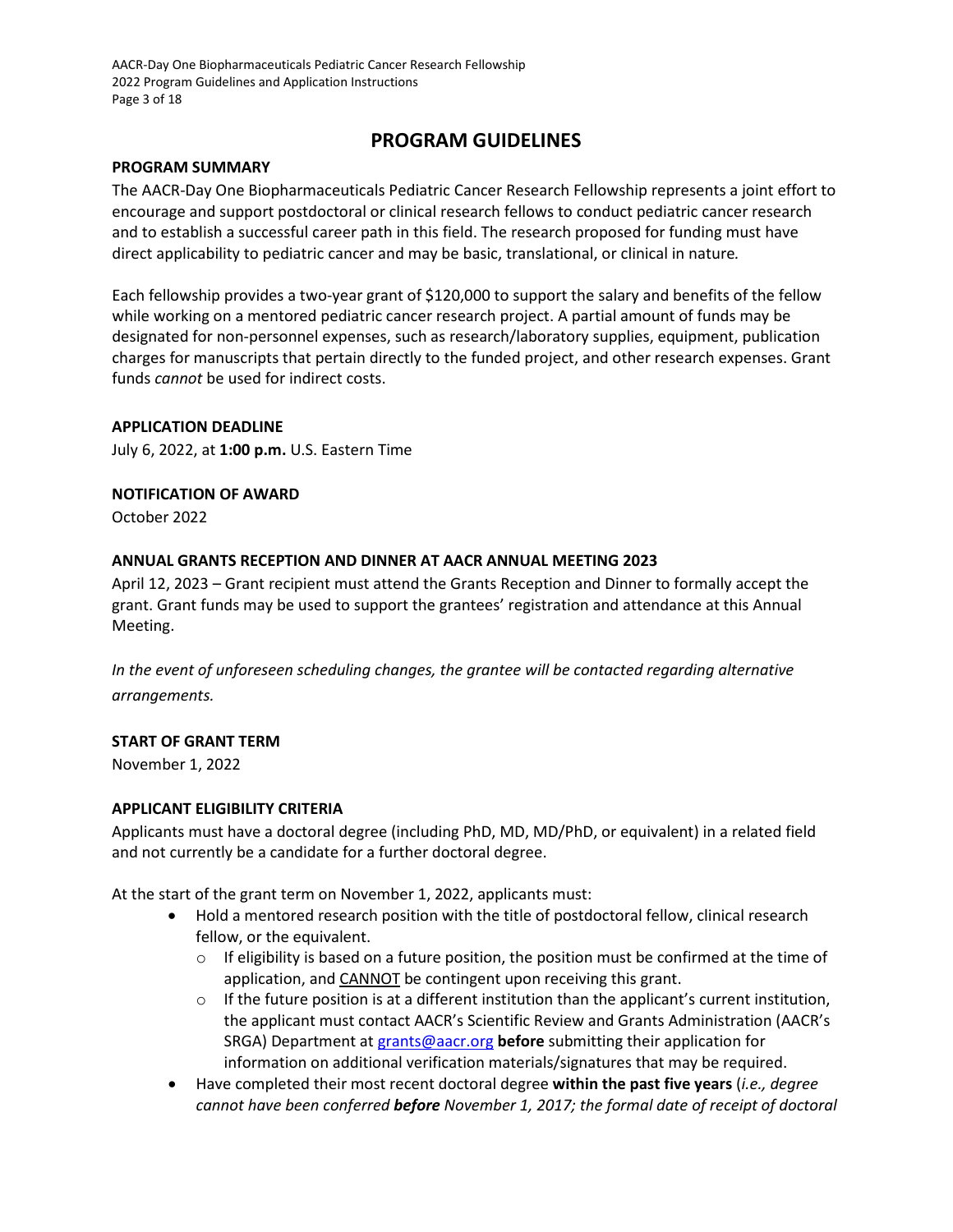*degree is the date the degree was conferred, as indicated on their diploma and/or transcript*).

- $\circ$  Applicants with a medical degree must have completed their most recent doctoral degree or medical training - **whichever date is later** - within the past five years.
- Work **under the auspices of a mentor** at an academic, medical, or research institution anywhere in the world.
	- o There are no citizenship or geographic requirements. However, by submitting an application for this grant, an applicant applying from an institution located in a country in which they are not a citizen or a permanent resident assures that the visa status will provide sufficient time to complete the project and grant term at the institution from which they applied.
	- o *AACR is obligated to comply with U.S. laws and regulations regarding research and related transactions in countries subject to U.S. Government enforcement of economic and trade sanctions for particular foreign poligy and national security reasons. If your proposed project involves U.S. Government [sanctioned countries](https://home.treasury.gov/policy-issues/financial-sanctions/sanctions-programs-and-country-information) subject to restrictions, please contact the AACR.s SRGA a[t grants@aacr.org.](https://aacr615.sharepoint.com/sites/SRGA/Private/Grants/03.%20Mentored%20Grants/2021-2022%20Mentored%20Grants/AZ%20Ovarian%20Fellowships/01.%20Application%20Materials/grants@aacr.org)*

An exception to the five-year window may be granted for parental leave or other well-justified leave from research for pressing personal or family situations of generally less than 12 months duration. Applicants whose experience exceeds the maximum of five years but who believe they are eligible must contact AACR's SRGA **before** submitting an application to verify their eligibility.

Applicants who believe that they are at the level of postdoctoral or clinical research fellow, but hold a different title may be eligible and must contact AACR's SRGA **before** submitting an application.

Applicants must be AACR members. Annual dues are not required for early-career researchers interested in Associate membership. Nonmembers interested in this grant opportunity must submit a satisfactory application for AACR membership by the application deadline. **Nonmembers** can apply for membership [online.](https://myaacr.aacr.org/) Please review the [Membership Categories](https://www.aacr.org/professionals/membership/become-a-member/membership-categories/) for the category that best fits your qualifications. **Members** can renew their membership throug[h myAACR](https://myaacr.aacr.org/) to bring their membership current. You will need your logon (email address) and password to access the member portal. If you require assistance logging in, please submit a [help form.](https://myaacr.aacr.org/myAACRHelp) **Lapsed** members must be members in good standing by the application deadline and should contact the Membership Department at [membership@aacr.org](mailto:membership@aacr.org) for assistance.

Investigators may submit only **one** application for the AACR-Day One Biopharmaceuticals Pediatric Cancer Research Fellowship but may concurrently apply for other AACR grants. However, applicants are expected to accept the first grant they are awarded. Individuals may accept and hold only one AACR grant at a time.

Employees or subcontractors of a U.S. government entity or for-profit private industry are not eligible. Postdoctoral fellows conducting research in a U.S. government laboratory (e.g., NIH, CDC, FDA, etc.) are not eligible.

Current AACR Grantees may apply only if their current grant ends before the start of the grant term of this funding opportunity i.e., November 1, 2022, and must be up to date with all reporting requirements to be considered eligible.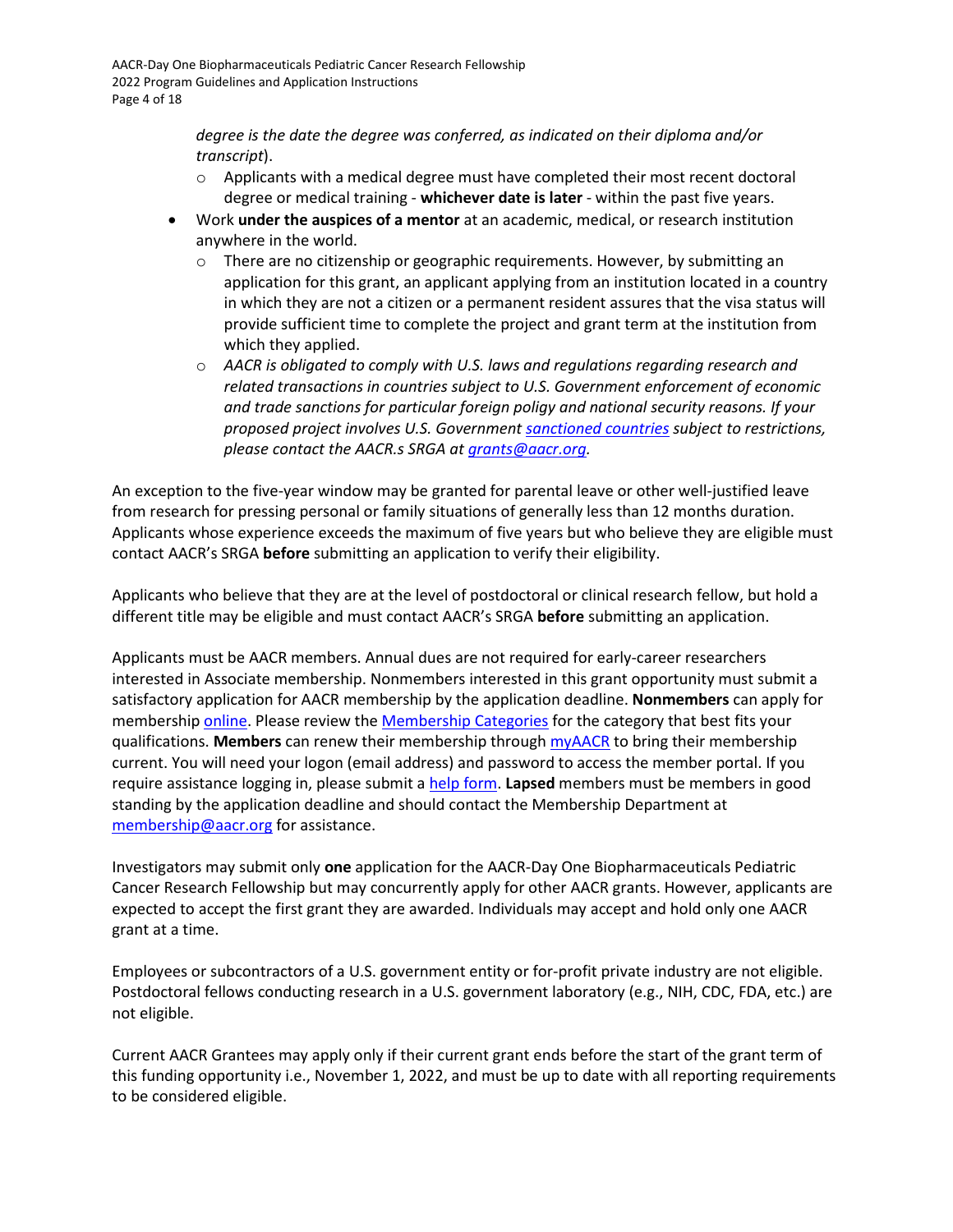AACR-Day One Biopharmaceuticals Pediatric Cancer Research Fellowship 2022 Program Guidelines and Application Instructions Page 5 of 18

Investigators currently or previously holding the rank of instructor, adjunct professor, assistant professor, research assistant professor, the equivalent or higher are not eligible. Qualified researchers are invited to apply for an AACR Career Development Award.

**Exception**: If you are an MD who is considered a postdoctoral fellow but hold the title of instructor so that you can see patients, you may be eligible. Potential applicants possessing an MD are encouraged to contact AACR's SRGA **before** submitting an application to verify your eligibility.

All applicants with questions about eligibility must contact AACR's SRGA **before** submitting an application.

#### <span id="page-4-0"></span>**RESEARCH PROJECT CRITERIA**

This grant will support basic, translational, or clinical research projects focused on pediatric cancer.

## <span id="page-4-1"></span>**LETTERS OF REFERENCE**

Each applicant must have a letter of reference from their mentor accompanying the online application. If the mentor is not an active, emeritus, or honorary member of the AACR, an additional letter of reference from an endorser who is an active, emeritus, or honorary member of the AACR must accompany the application. If the applicant is being co-mentored, a co-signed letter of reference must be provided. If an applicant's mentor is an AACR member, an additional letter of reference from an endorser will not be accepted. For applicants whose eligibility is based on a future position, the letter of reference must verify that the future position is confirmed, and the title of the new position and start date must be stated. Instructions for submitting letter(s) of reference are addressed in Section 6 of the Application Instructions.

# *NOTE: Due to the mentorship component of this grant, significant weight will be given to this letter in the evaluation of the application.*

# <span id="page-4-2"></span>**EVALUATION OF APPLICATIONS**

Applications are peer-reviewed by a Scientific Review Committee comprised of researchers and physician-scientists respected for their own accomplishments in pediatric cancer research and viewed as leaders in the field. The President of AACR will appoint the members of the Scientific Review Committee.

The Committee will consider the following criteria when reviewing applications and determining funding decisions:

- Applicant. What training and experience does the applicant have to ensure successful implementation of the proposed project? Is their academic record and research experience of high quality? Does the applicant have the potential to develop as an independent and productive cancer researcher in this field?
- *Project Proposal*. Is the proposed project of high scientific quality? Is the budget fullyjustified and reasonable in relation to the proposed project?
- **Mentor.** Does the mentor have research qualifications and a demonstrated record of mentorship? Is there evidence of a match between the research interests of the applicant and that of the mentor to ensure the applicant's development as a productive cancer researcher in this field?
- *Training Environment*. Is the institutional environment for the scientific development of the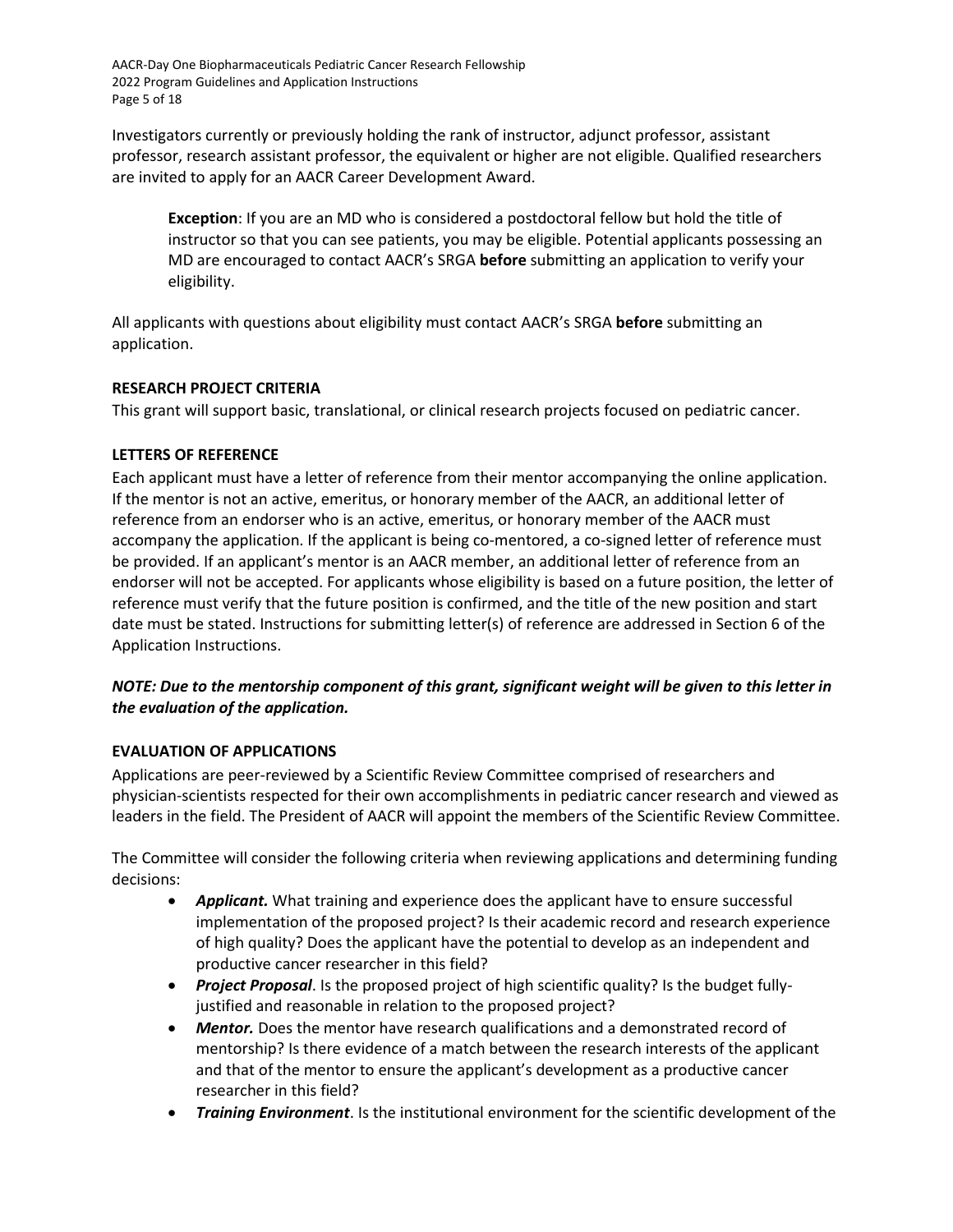AACR-Day One Biopharmaceuticals Pediatric Cancer Research Fellowship 2022 Program Guidelines and Application Instructions Page 6 of 18

> applicant of high quality? Is there appropriate institutional commitment to foster the applicant's training to become a productive cancer researcher in this field?

## <span id="page-5-0"></span>**TOBACCO INDUSTRY FUNDING AND CONFLICTS OF INTEREST STATEMENT**

A fellow whose named mentor is funded by the tobacco industry for any research project is not eligible for any AACR grant. A Grantee or their named mentor who accepts funding from the tobacco industry for any research project during the term of an AACR grant must inform AACR of such funding, whereupon the AACR grant will be immediately terminated.

Tobacco industry funding is defined for the purposes of AACR grant applicants and recipients as money provided or used for all or any of the costs of any research project, including personnel, consumables, equipment, buildings, travel, meetings and conferences, and operating costs for laboratories and offices. It is not defined as money provided or used for meetings or conferences that do not relate to any particular research project.

Tobacco industry funding includes: funds from a company that is engaged in or has affiliates engaged in the manufacture of tobacco produced for human use; funds in the name of a tobacco brand, whether or not the brand name is used solely for tobacco products; funds from a body set up by the tobacco industry or by one or more companies engaged in the manufacture of tobacco products.

The following do not constitute tobacco industry funding for the purposes of this policy:

- Legacies from tobacco industry investments (unless the names of a tobacco company or cigarette brand are associated with them)
- Funding from a trust or foundation established with assets related to the tobacco industry but no longer having any connection with the tobacco industry even though it may bear a name that (for historical reasons) is associated with the tobacco industry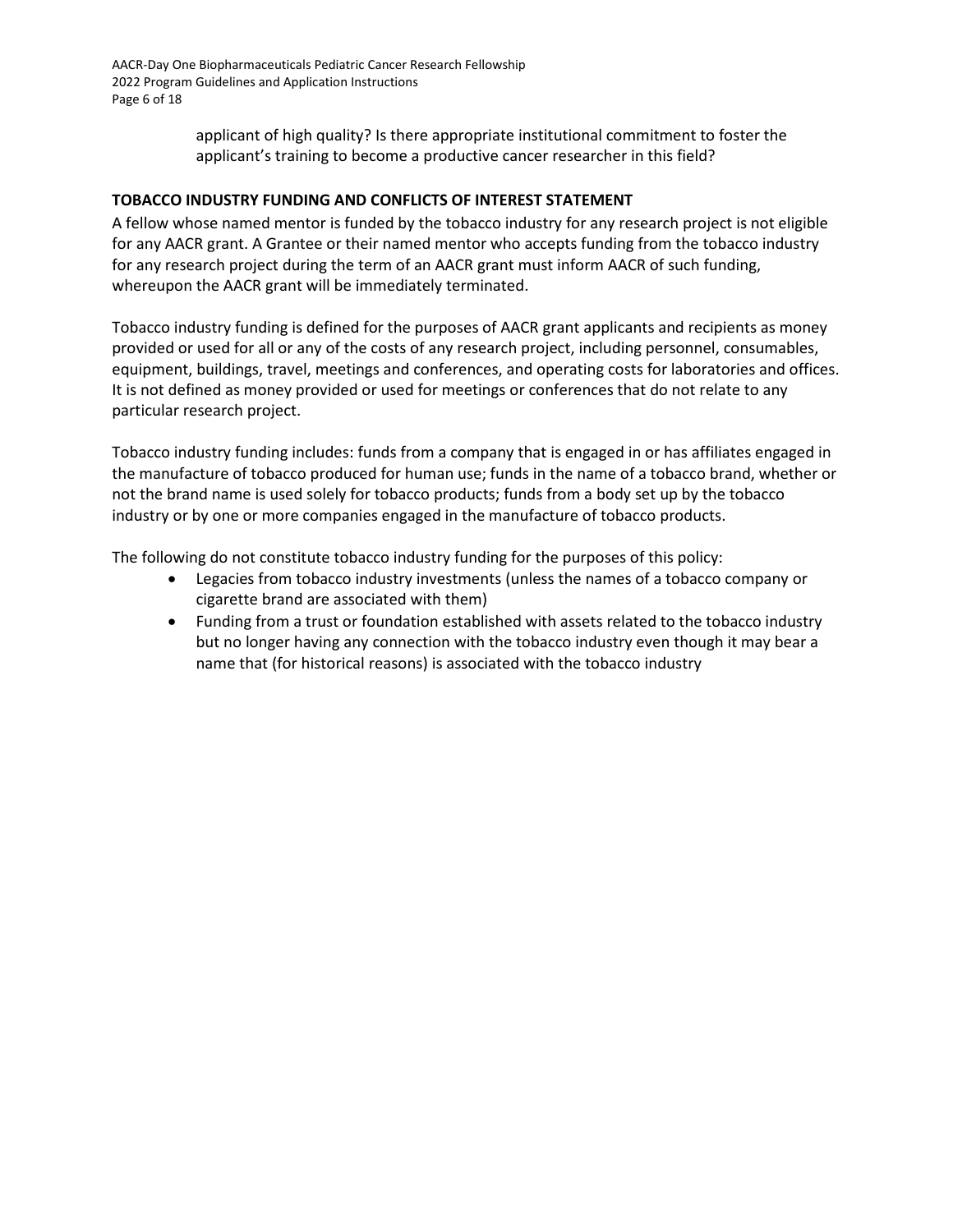# **APPLICATION INSTRUCTIONS**

#### <span id="page-6-0"></span>**APPLICATION PROCEDURES**

AACR requires applicants to submit an online application by **1:00 p.m.** U.S. Eastern Time on **Wednesday, July 6, 2022,** using the ProposalCentral website at [https://proposalcentral.altum.com.](https://proposalcentral.altum.com/)

In order to submit a complete application, applicants need to enter information directly into the online application platform as well as upload a number of documents. The following instructions provide details about information that needs to be entered and the materials that need to be uploaded. The section numbering corresponds with the section number of the Application Instructions and the online ProposalCentral application.

| Information to be Entered Directly into<br>ProposalCentral              | <b>Application Instructions</b><br><b>Section</b> | <b>ProposalCentral Section</b> |
|-------------------------------------------------------------------------|---------------------------------------------------|--------------------------------|
| Project Title and Acknowledgment of<br>Reading the Terms and Conditions | 1. Title Page                                     | 1) Title Page                  |
| Applicant Information                                                   | 4. Applicant                                      | 4) Applicant                   |
| Institution and Contact Information                                     | 5. Institution & Contacts                         | 5) Institution & Contacts      |
| Lay Abstract                                                            | 7A. Lay Abstract                                  | 7) Abstracts                   |
| <b>Scientific Abstract</b>                                              | 7B. Scientific Abstract                           | 7) Abstracts                   |
| <b>Budget</b>                                                           | 8. Budget                                         | 8) Budget                      |
| <b>Organizational Assurances</b>                                        | 9. Organizational Assurances                      | 9) Organizational Assurances   |

| <b>Templates</b>                     | <b>Application Instructions</b> | <b>ProposalCentral Section</b> |
|--------------------------------------|---------------------------------|--------------------------------|
|                                      | <b>Section</b>                  |                                |
| Research Project Proposal Template   | 10.A. Application Documents     | 10) Application Documents      |
| Secured Other Support Template       | 10.B. Application Documents     | 10) Application Documents      |
| Pending Other Support Template       | 10.C. Application Documents     | 10) Application Documents      |
| <b>Budget Justification Template</b> | 10.D. Application Documents     | 10) Application Documents      |
| Project Milestones Template          | 10.E. Application Documents     | 10) Application Documents      |
| Applicant Biographical Sketch        | 10.F Application Documents      | 10) Application Documents      |

| <b>Additional Materials</b>                                                | <b>Application Instructions</b> | <b>ProposalCentral Section</b> |
|----------------------------------------------------------------------------|---------------------------------|--------------------------------|
|                                                                            | <b>Section</b>                  |                                |
| Letter(s) of Reference (uploaded by Mentor<br>and Endorser [if necessary]) | 6. Letters of Reference         | 6) Letters of Reference        |
| Mentor's Biographical Sketch(es)                                           | 10.G. Application Documents     | 10) Application Documents      |
| Supporting Documentation (if applicable)                                   | 10.H. Application Documents     | 10) Application Documents      |

| <b>Required Signatures</b>        | <b>Application Instructions</b><br><b>Section</b> | <b>ProposalCentral Section</b> |
|-----------------------------------|---------------------------------------------------|--------------------------------|
| <b>Application Signature Page</b> | 10.I. Application Documents                       | 12) Signature Page(s)          |

#### <span id="page-6-1"></span>**GETTING STARTED IN ProposalCentral**

If you are a new user of ProposalCentral, click "Need an account?" and complete the registration process. After logging in, select the Professional Profile tab and complete your profile before starting an application.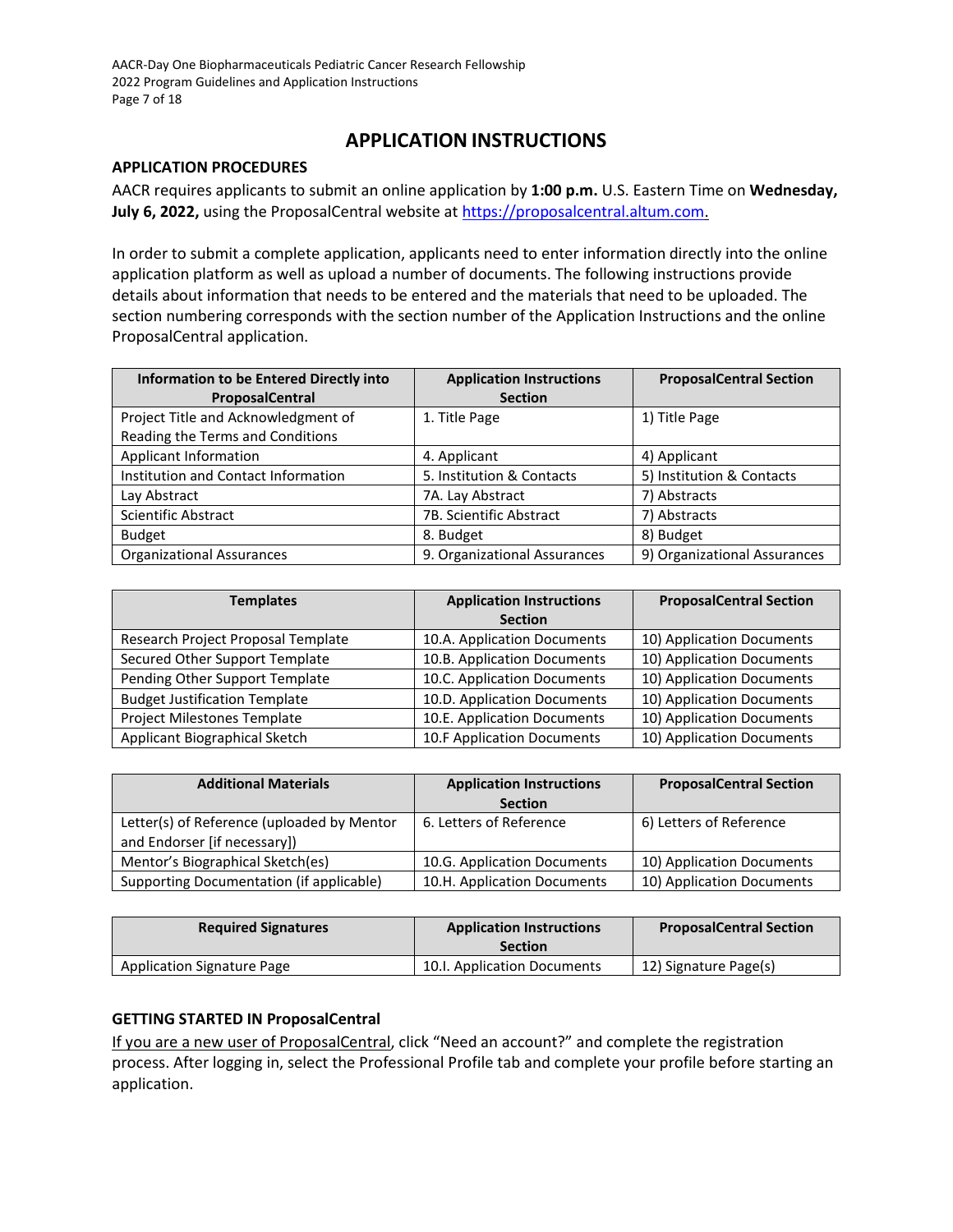AACR-Day One Biopharmaceuticals Pediatric Cancer Research Fellowship 2022 Program Guidelines and Application Instructions Page 8 of 18

If you are already registered with ProposalCentral, access the site and log in with your Username and Password. If you have forgotten your login information, click on the "Forgot Password?".

To start an application, select the "Grant Opportunities" tab. A list of grant opportunities will be displayed. The list of applications can be filtered for just this organization by clicking "Filter by Grant Maker" at the top and selecting "American Association for Cancer Research" in the drop-down menu. Find the "**AACR-Day One Biopharmaceuticals Pediatric Cancer Research Fellowship**" and click the blue "Apply Now" button to create your application.

If you have any difficulties registering, logging in, or creating your application, contact ProposalCentral Customer Support at: 800-875-2562 (Toll-free U.S. and Canada), +1-703-964-5840 (Direct Dial International), or by email a[t pcsupport@altum.com.](mailto:pcsupport@altum.com) See the ProposalCentral [FAQ](https://proposalcentral.altum.com/FAQ/FrequentlyAskedQuestions.asp) section for additional information.

#### <span id="page-7-0"></span>**APPLICATION FORMAT**

The following information is required to submit a complete application. Numbers correspond to the application sections found on the left side of the ProposalCentral website.

**1. TITLE PAGE.** Enter the title of the research project. The title is limited to no more than 75 characters (including spaces). Do not use abbreviations. A project title must be entered **and saved** before additional sections may be accessed.

**Terms and Conditions of the Grant**. In order to ensure that the applicant is informed of the terms and conditions of the grant should they be selected as a recipient, applicant must acknowledge that they have read the Terms and Conditions and have shared them with their institution by typing in their name and date in the box provided.

The terms and conditions of this grant may be modified or amended by the AACR prior to execution of the Grant Agreement. In addition, the grant recipient's Institution may only request revisions to sections VII.F.; XII.; XIII.F.; and XIV.A. of the Grant Agreement prior to execution. Only in special circumstances will revisions be considered to sections other than those noted above.

**2. DOWNLOAD TEMPLATES & INSTRUCTIONS.** The Program Guidelines and Application Instructions document, the Grant Agreement document, and all templates can be downloaded from this page.

See Section 10 of the Application Instructions for how to complete and upload the templates. This application also requires additional attachments for which templates are not provided (mentor's biographical sketch and supporting documentation [if applicable]).

#### **3. ENABLE OTHER USERS TO ACCESS THIS PROPOSAL.** Optional.

**4. APPLICANT.** Enter information for the applicant. Applicants must include their contact information, including e-mail address, phone number, mailing address, and AACR membership information.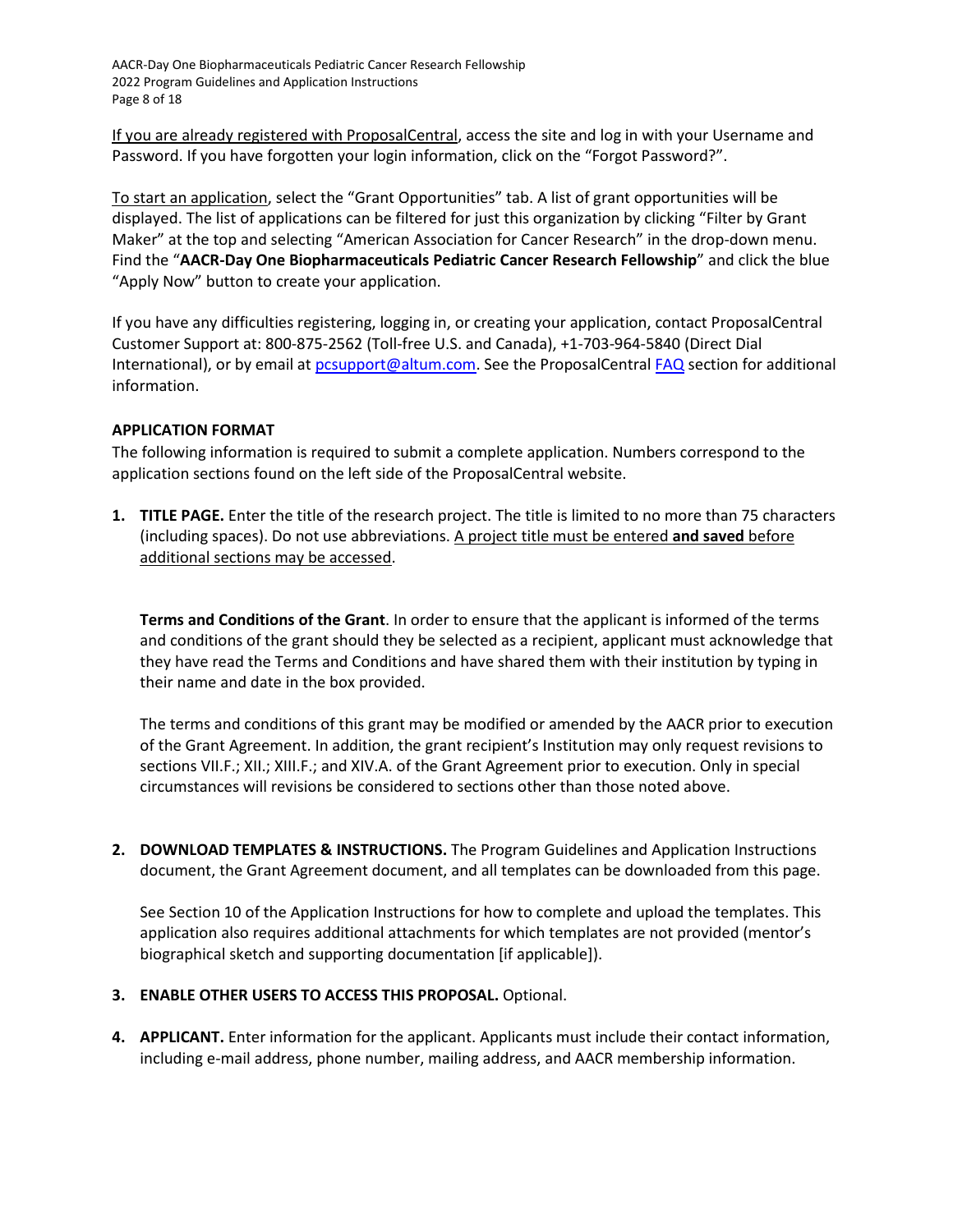AACR-Day One Biopharmaceuticals Pediatric Cancer Research Fellowship 2022 Program Guidelines and Application Instructions Page 9 of 18

Applicants are strongly encouraged to have an ORCID iD and include this identifier with their application.

- **5. INSTITUTION & CONTACTS.** Enter information regarding the applicant's institution, the mentor, the endorser (if applicable), and signing official.
- **6. LETTERS OF REFERENCE.** Enter the e-mail address of the mentor submitting a letter of reference. Enter the e-mail address again to confirm and click the add icon. If the mentor's e-mail address is in the ProposalCentral system, you will be prompted to "Send E-mail" to the mentor. **The e-mail will contain instructions and a link to upload the letter of reference directly to the application**. If the mentor's e-mail address is not in the ProposalCentral system, you will be prompted for the mentor's first and last name before being prompted to "Send E-mail."

If the mentor is not an active, emeritus, or honorary member of AACR, repeat the steps above and select the role as "Endorser" prior to selecting "Send Email" to send a letter of reference request to an endorser who is an active, emeritus, or honorary member of the AACR. If your mentor is an AACR member, an additional letter of reference from an endorser will **not** be accepted.

If the applicant is being co-mentored, the mentors must provide a co-signed letter providing the mentorship details described in the e-mail instructions as they pertain to each member of the mentorship team. Co-signed letters must be uploaded by only the primary mentor. If a co-signed letter of reference is used, and a member of the mentorship team is an active, emeritus, or honorary member of the AACR, no additional letter of reference from an endorser will be accepted.

The letter(s) of reference are uploaded directly from the mentor and endorser (if necessary) to the ProposalCentral application. Applications cannot be submitted without a Letter of Reference. Applicants can view letter submission status in Section 6 of the online application.

#### **7. ABSTRACTS.**

**A. Lay Abstract.** Limited to 3,000 characters (including spaces), which provides a clear, concise, and comprehensive overview of the proposed research project in language suitable for a non-scientific audience. Do not use abbreviations unless absolutely necessary.

**B. Scientific Abstract.** The abstract is limited to 3,000 characters (including spaces) and must provide a brief summary of the proposed project.

If funded, both Abstracts will become public information; therefore, do not include proprietary or confidential information.

From the lists provided, select the research areas that are most applicable to this project *(select no more than two*), select the tumor site that is most applicable to this project (*select only one*), and indicate how you found out about this grant opportunity.

**8. BUDGET.** Enter expenses for the term of the grant. Applicants must submit a budget in the amount of \$120,000. As this fellowship is intended to support the salaries and benefits of the fellow, applicants must dedicate at least 50% effort to the proposed project. The percentage of salary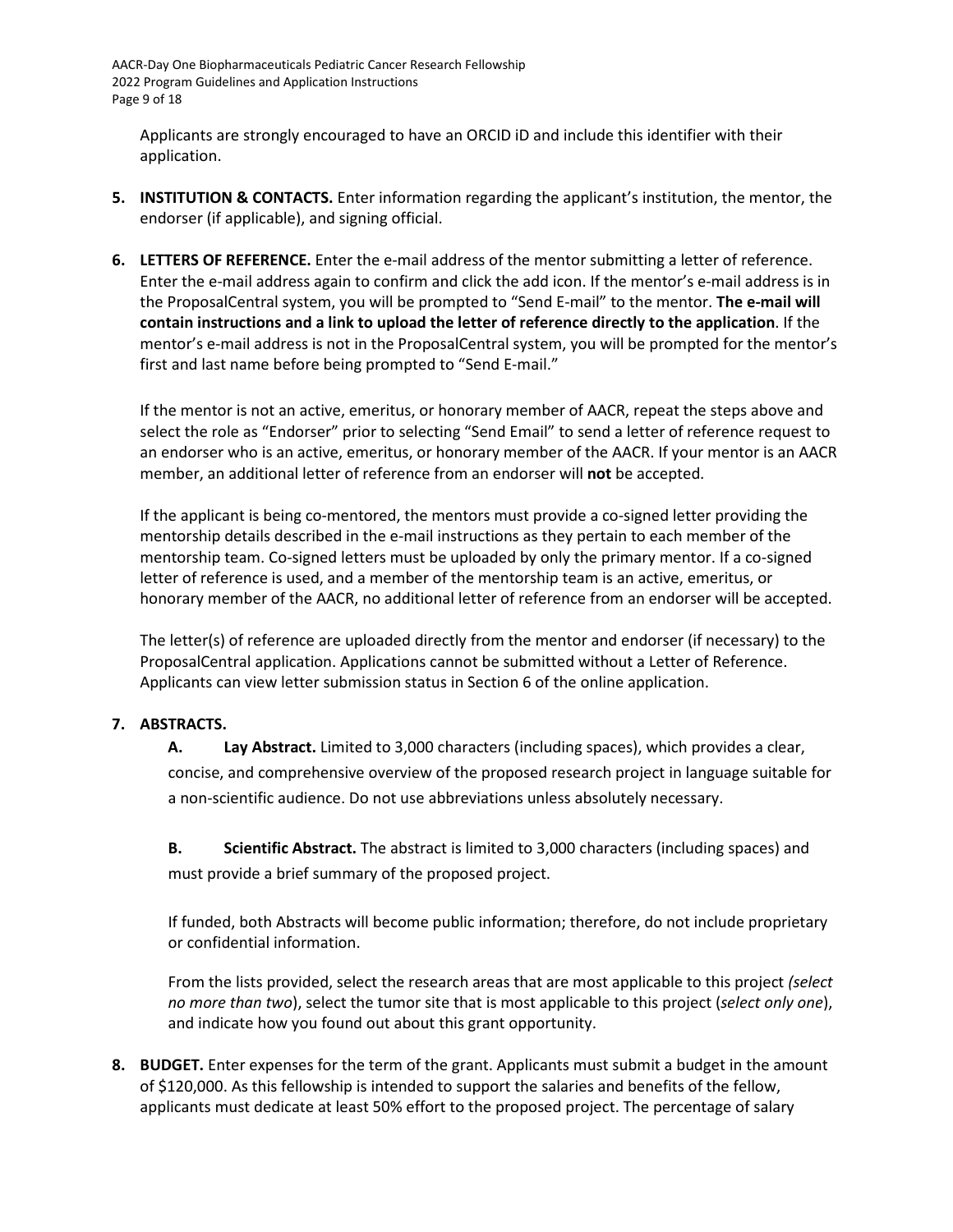requested may not exceed the percent effort of the applicant. Up to 50% of the total budget may be allocated for non-personnel direct research expenses, such as research/laboratory supplies, equipment, publication charges for manuscripts that pertain directly to the funded project, and other research expenses. (See terms and conditions of the grant for information on publishing in AACR journals.) Budget requests for equipment that exceed 10% of the total budget must be accompanied by a detailed justification.

The grantee **must** attend the AACR Annual Meeting 2023 to formally accept the grant during the annual Grants Reception and Dinner. Up to \$2,000 may be allocated from the grant to support the grantee's registration and attendance at this Annual Meeting. No other travel is permitted.

As the grant term begins after the Annual Meeting to which the grantee must attend, the AACR recommends that the Institution use existing discretionary funding to cover the grantee's registration costs. When the grant term begins, the Institution may transfer the applicable AACRallowed travel charges from the discretionary fund to the grant fund. This transfer must be reflected in the first financial report of expenditures submitted to AACR.

Salary and benefit expenses for any individuals other than the grantee, indirect costs, tuition, travel (other than to the AACR Annual Meeting 2023), professional membership dues, other researchrelated expenses not directly related to this project, and expenses to compensate for clinical care with patients are **not** allowable expenses. For the purposes of this grant, any general office supplies or individual institutional administrative charges (e.g., telephone, other electronic communication, utilities, IT network, etc.) are considered to be part of indirect and are **not** allowable budget line items. In addition, no grant funds may be directed towards salary or benefits of any individuals from a U.S. government entity or for-profit industry, nor for any research expenses related to the project that are incurred by these individuals.

**A detailed budget justification explaining the allocation of the grant funds must accompany the application.** See Section 10.D. for Budget Justification template instructions.

**9. ORGANIZATIONAL ASSURANCES.** Select the appropriate assurances options for your proposed research and complete the Approved or Pending Date field as appropriate (i.e., mm/dd/yyyy, N/A, or None). The assurances/certifications are made and verified by the signature of the institutional official signing the application. If a grant is awarded, IRB and IACUC approval (if applicable) must be submitted in writing to the AACR's SRGA.

# **10. APPLICATION DOCUMENTS.**

*Formatting Instructions.* Applicants must adhere to the following instructions in completing the templates. Failure to observe type size specifications and page limits will result in the return of the application without review.

- Type size. Must use 12-point Times New Roman for the text, and no smaller than 9-point type for figures, legends, and tables.
- Single-spaced text. Single-spacing is acceptable, and space between paragraphs is recommended.
- Margins. The page margins must be no less than 0.75 inches on each side.
- Page numbering. The Proposal Narrative must be numbered consecutively; do not use section designations such as "3A" or "3B."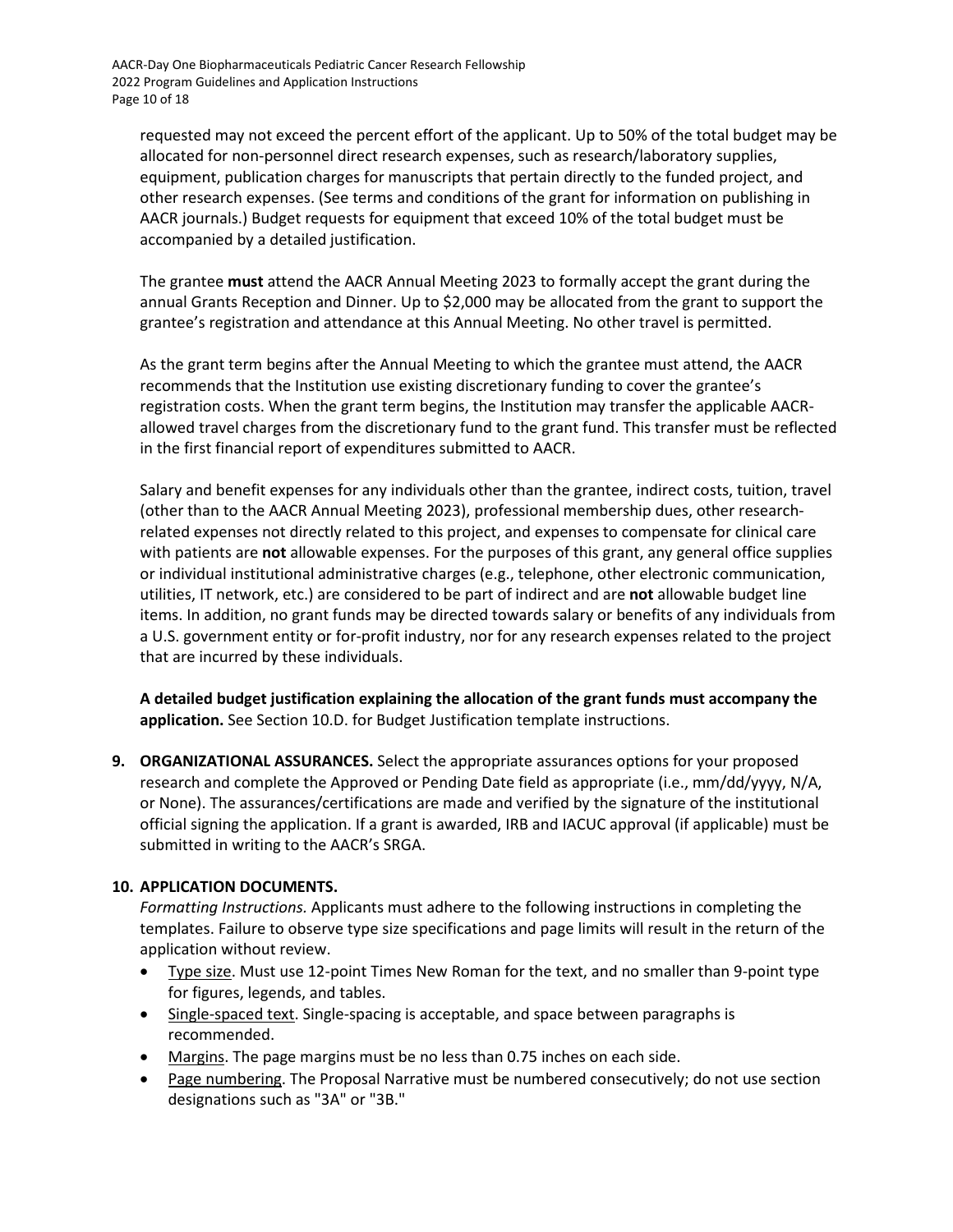AACR-Day One Biopharmaceuticals Pediatric Cancer Research Fellowship 2022 Program Guidelines and Application Instructions Page 11 of 18

- Tips and techniques for inserting images in documents.
	- $\circ$  Reduce the file size of documents with images by "inserting" the image (as opposed to "cutting" and "pasting"). Save graphical images as a JPG or GIF file. Insert the image into the document by selecting "Insert – Picture – From File" from the MS Word menu.
	- o Insert only GIF or JPG graphic files as images in your Word document. Other graphical file formats are either very large or difficult to manipulate in the document.
	- o Do not insert Quick Time or TIFF objects into your document.
	- o Anchor the images that you embed in your document.
	- $\circ$  Once you have anchored the inserted image, you can format text to wrap around the image.
	- o Do not edit your images in Word. Use a graphics program.
	- $\circ$  Do not embed your images in tables, text boxes, and other form elements.
	- $\circ$  Do not add annotations over the images in Word. Add annotations to the images in a graphics program.

## **When a template is provided, the template MUST be used. Prepare and upload the following documents into your application in portable document format (PDF):**

- **A. Research Project Proposal.** *Applicants are required to use the template available from the ProposalCentral website. The information must be presented in this order:*
	- **I. Contents Page.** Complete the Table of Contents by indicating the appropriate page numbers for each section. The Table of Contents page must not exceed one page.
	- **II. Proposal Narrative.** Limited to six pages, including figures and tables. The Contents Page, Facilities, and References sections do not count against this page limit. The information must be presented in this order and include these subheadings: (A) Title of Research Project; (B) Introductory Statement, Background, Preliminary Data, and Rationale; (C) Specific Aims; (D) Research Design and Methods\*; and (E) Significance and Statement of Relevance.

**\*Note that AACR strongly encourages the authentication of cell lines intended for use in the proposed research project.** If use of cell lines is proposed, it is encouraged that information related to cell line authentication is included in the Research Design and Methods section of the proposal. For a list of cell line authentication services, please visit[: http://aacrjournals.org/content/cell-line-authentication-information](http://aacrjournals.org/content/cell-line-authentication-information)

- **III. Facilities.** Limited to two pages. Please provide a description of the research facilities, resources, and equipment that are available to the applicant and that will allow successful implementation of the proposed research program.
- **IV. References.** Limited to three pages. AACR reference style follows that of the *[Uniform](http://www.nlm.nih.gov/bsd/uniform_requirements.html)  [Requirements for Manuscripts Submitted to Biomedical Journals](http://www.nlm.nih.gov/bsd/uniform_requirements.html)*. Note that the *Uniform Requirements* specify that for articles with more than six authors, the names of the first six authors must be listed, followed by "et al." For articles with six or fewer authors, all authors should be listed.
- **B. Secured Other Support.** *Applicants are required to use the template available from the ProposalCentral website.* In the table provided, list all **existing** support (institutional, federal, etc.) that has been **secured** and will be used in whole or in part by the applicant during the term of this grant (11/01/2022 – 10/31/2024). Only funding sources that provide support specifically for the applicant should be listed, which includes grants for which the applicant is not the Principal Investigator. This may include support for different projects. For each grant or funding source,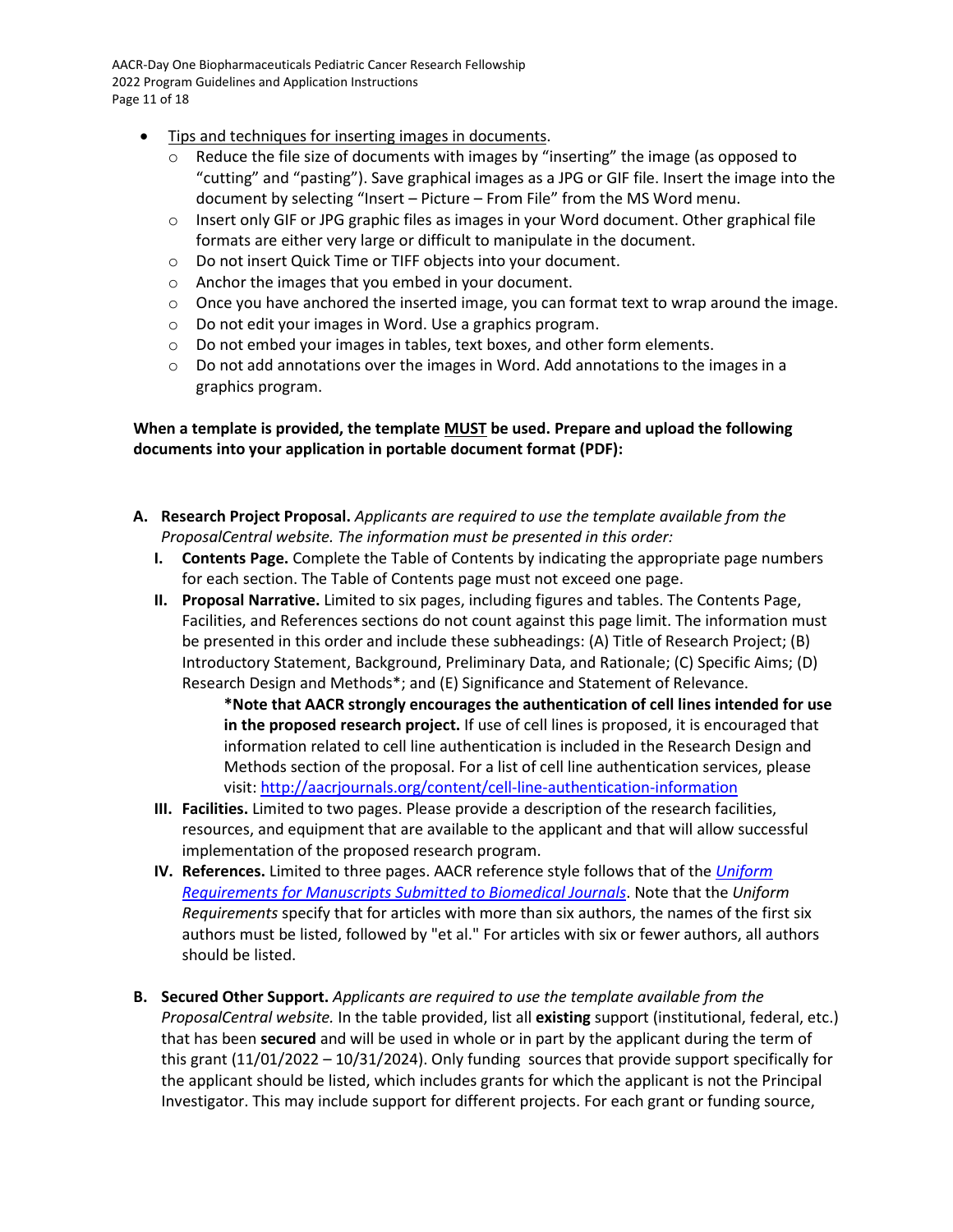AACR-Day One Biopharmaceuticals Pediatric Cancer Research Fellowship 2022 Program Guidelines and Application Instructions Page 12 of 18

please provide:

- Name of Principal Investigator
- Name of Grant/Funding Source
- Funding Agency
- Grant Term
- Amount of Funding
- Percent Effort of Applicant
- Title of Project
- List of Specific Aims as Stated in Grant Proposal (summaries will NOT be accepted)
- **C. Pending Other Support**. *Applicants are required to use the template available from the ProposalCentral website.* In the table provided, list all **pending** support (institutional, federal, etc.) that will, **if secured**, be used in whole or in part by the applicant during the term of this grant (11/01/2022 – 10/31/2024). Only funding sources that will provide support specifically for the applicant should be listed, which includes grants for which the applicant is not the Principal Investigator. This may include support for different projects. For each pending grant or funding source, please provide:
	- Name of Principal Investigator
	- Name of Grant/Funding Source
	- Funding Agency
	- Grant Term
	- Amount of Funding
	- Percent Effort of Applicant
	- Title of Project
	- List of Specific Aims as Stated in Grant Proposal (summaries will NOT be accepted)

**NOTE:** If at any time prior to selection and notification an applicant is awarded any funding that may overlap with the 2022 AACR-Day One Biopharmaceuticals Pediatric Cancer Research Fellowship, the applicant must notify AACR immediately.

**D. Budget Justification.** *Applicants are required to use the template available from the ProposalCentral website.* Limited to two pages. Applicants must submit a budget in the amount of \$120,000. Percent effort of the applicant on the proposed project must be indicated; applicants must dedicate at least 50% effort to the proposed project. Justify salary and benefits and any other research expenses (if requested). The percentage of salary requested may not exceed the percent effort the applicant will dedicate to the project. Up to 50% of the total budget may be designated for non-personnel direct research expenses, such as research/laboratory supplies, equipment, publication charges for manuscripts that pertain directly to the funded project, and other research expenses. (See terms and conditions of the grant for information on publishing in AACR journals.) Budget requests for equipment that exceed 10% of the total budget must be accompanied by a detailed justification.

Travel expenditures cannot exceed \$2,000 for travel to the AACR Annual Meeting 2023 **ONLY**. Travel funds are for the grantee **ONLY**.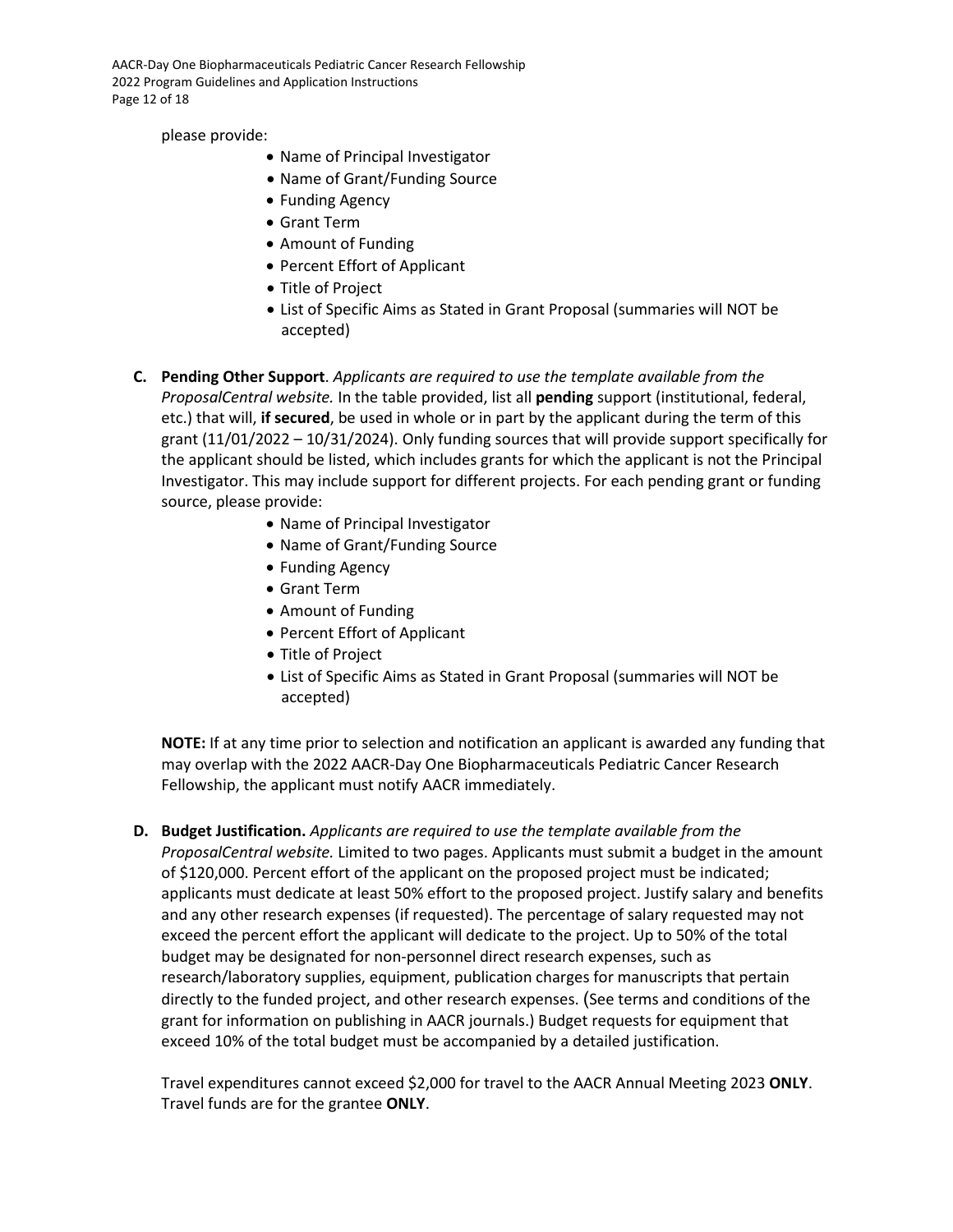- **E. Project Milestones.** *Complete only Column A of the Milestones Template available from the ProposalCentral website.* The Milestones Template is meant to list the various steps necessary to complete your research goals and the estimated time it will take to complete each step. Please list your name and the specific aims for the proposed project at the top of the template. Underneath each time period, identify the steps that will be needed to accomplish the aim(s) in that time period. For each step, note the corresponding aim in parentheses. Rows may be added/deleted to the template as needed. For the purposes of submitting the template with your application, **only the information requested above entered into Column A is needed**. Reporting progress towards milestones further utilizing this template will be incorporated into the annual reporting requirements for the project if funded.
- **F. Applicant's Biographical Sketch.** *Applicants are required to use the template available from the ProposalCentral website*. The biographical sketch must be in English. For instructions on how to complete a biographical sketch, please refer to the NIH's [website.](https://grants.nih.gov/grants/how-to-apply-application-guide/forms-f/general/g.240-r&r-seniorkey-person-profile-(expanded)-form.htm#Instructions)
- **G. Academic Mentor's Biographical Sketch.** The biographical sketch must be in English. The NIH Biographical Sketch Form [OMB No. 0925-0001 and 0925-0002 (Rev. 03/2020 Approved Through 02/28/2023)] should be used.

If a co-signed letter of reference is being provided, a biographical sketch must be provided for each member of the mentorship team signing the letter.

**H. Supporting Documentation.** An example of acceptable supporting documentation is a letter of commitment from a collaborating clinician, drug manufacturer, or any collaborator providing data or materials necessary for the proposed research. Supporting Documentation should state a commitment to provide stated data/materials or confirm applicant's access to said data/materials. Supporting Documentation should be included only to provide information on the ability to provide for a research need, and should not comment on the applicant, or research environment. **Any documentation deemed by AACR's SRGA to be an additional letter of reference for the applicant is not considered supporting documentation and will be removed from the application**. Each supporting document is limited to one page and must be presented on the appropriate institutional or company letterhead.

There is no limit to the number of supporting documents that may be provided, however, documents that do not satisfactorily meet the description of supporting documentation provided above, or uploads such as tables, charts, articles, and other inappropriate additional materials will be removed.

**I. Signed Signature Page.** In order to ensure that the applicant, mentor, and institution have approved the application, applicants must obtain all required signatures on page one of the Signature Pages. Electronic/digital signatures are permitted. These signatures transmitted by electronic means shall have the same force and effect as original signatures. Downloading the Signature Page(s) is described in Section 13 below.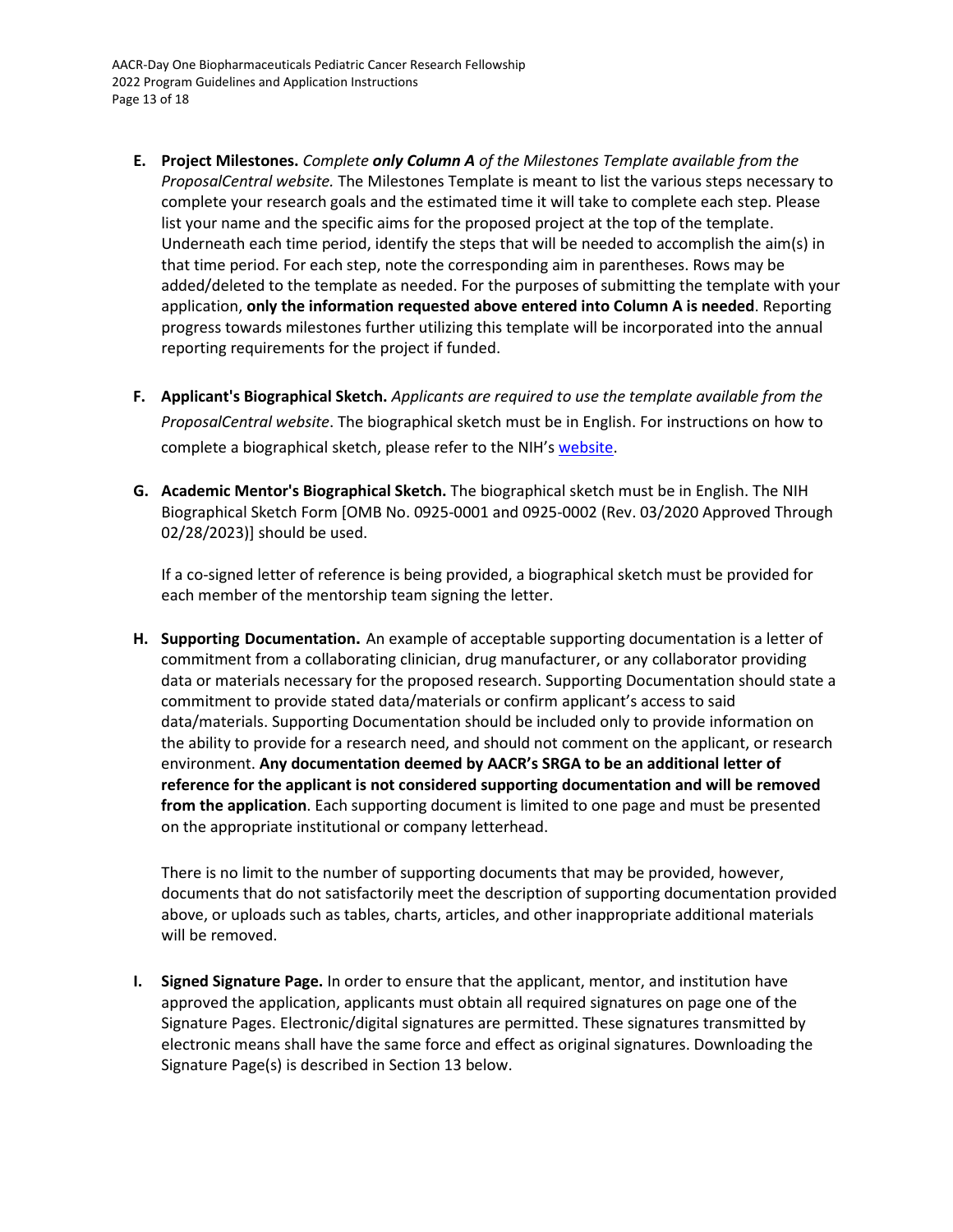The **signed Signature Page** (with signatures from the applicant, mentor, and institution's signing official) must be uploaded to your online application in the Application Documents section. If the applicant is co-mentored, only the primary mentor is required to sign the Signature Page and must be the mentor entered into the ProposalCentral system in Section 6 of the application.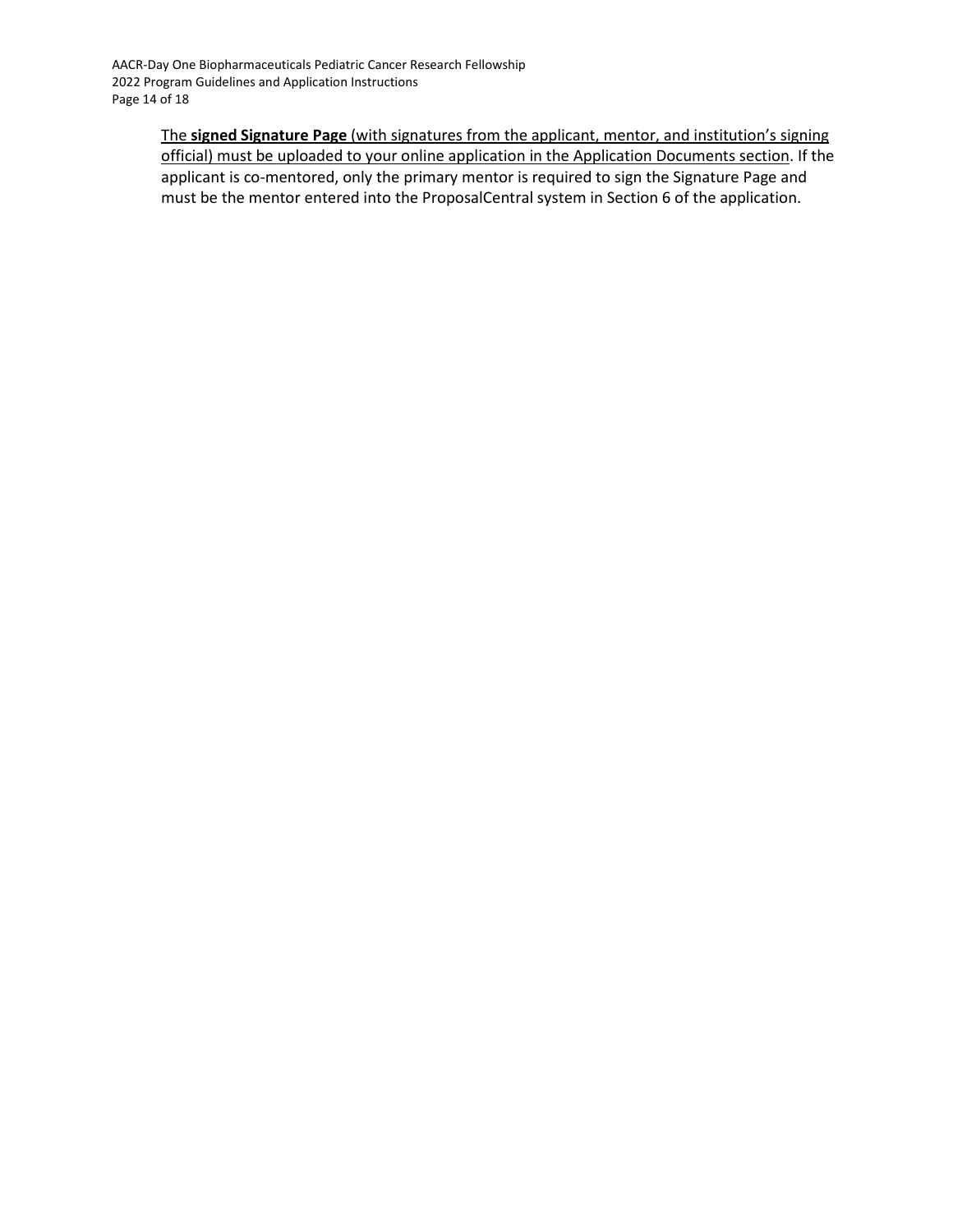**Uploading the attachments into your application.** Once you have converted your attachments to PDF files, the next step is to upload the files to your online application. *Only PDF attachments are permitted for this application submission.*

- Open your online application and go to the section for attaching files. Click the blue "Attach Files" button.
- Select the appropriate type of attachment from the drop-down list.
- Enter your own description of the file in the "Describe Attachment" field.
- Click on the "click here to browse" link to select the file from your computer or drag and drop . Click on the "Upload and Continue" button. You will get a confirmation message on your screen that the file was uploaded successfully. You will also see that your file is now listed in the "Current list of uploaded attachments" section of the screen. Clicking the "Back" or "Upload and Return" button allows you to go back to the main page of this section where the uploaded documents should now be listed. **Click the download icon next to the file name to open and view your uploaded documents.** To delete the file, click on the trashcan icon to the right under the "Delete" column.

In the section for attachments, all the required attachments are listed in the middle of the screen, just below where you upload your files. This list of required attachments helps you track completion and uploading of your required attachments. Once you upload a required attachment, that attachment type will be removed from the required list and will be displayed in the "Current list of uploaded attachments."

If you wish to modify the attached file, make the revisions to your *original* file on your computer, convert the file to PDF, and use the same process above to attach the new file. **Delete any previously submitted versions of the file before submitting your application.**

# <span id="page-14-0"></span>**SUBMITTING COMPLETE APPLICATION**

- **11. PI DATA SHEET.** Please verify the applicant's gender, race, and ethnicity. This is automatically populated based on the applicant's Professional Profile within ProposalCentral. Changes to the selections on this screen will be reflected in your Professional Profile. The information is handled separately from the application and will not be provided to the Scientific Review Committee.
- **12. SIGNATURE PAGE(S).** Use the "Print Signature Pages" button to download the Signature Pages. Signatures are only required on the first page. This page can be printed, original signatures obtained, and then uploaded to your online application. Electronic/digital signatures are permitted. These signatures transmitted by electronic means shall have the same force and effect as original signatures. Do not upload the Application Contacts, Scientific Abstract, and Budget pages with the signed Signature Page.

**NOTE:** Data entered in the online application submission are automatically included in the Signature Pages. If information is missing in the Signature Pages, it could be because you have not entered the information in one of the online sections OR the information is not required for this grant program. If the institution's Employer Identification Number (EIN) is not completed on the signature page, please request your institution to provide that information in their ProposalCentral profile.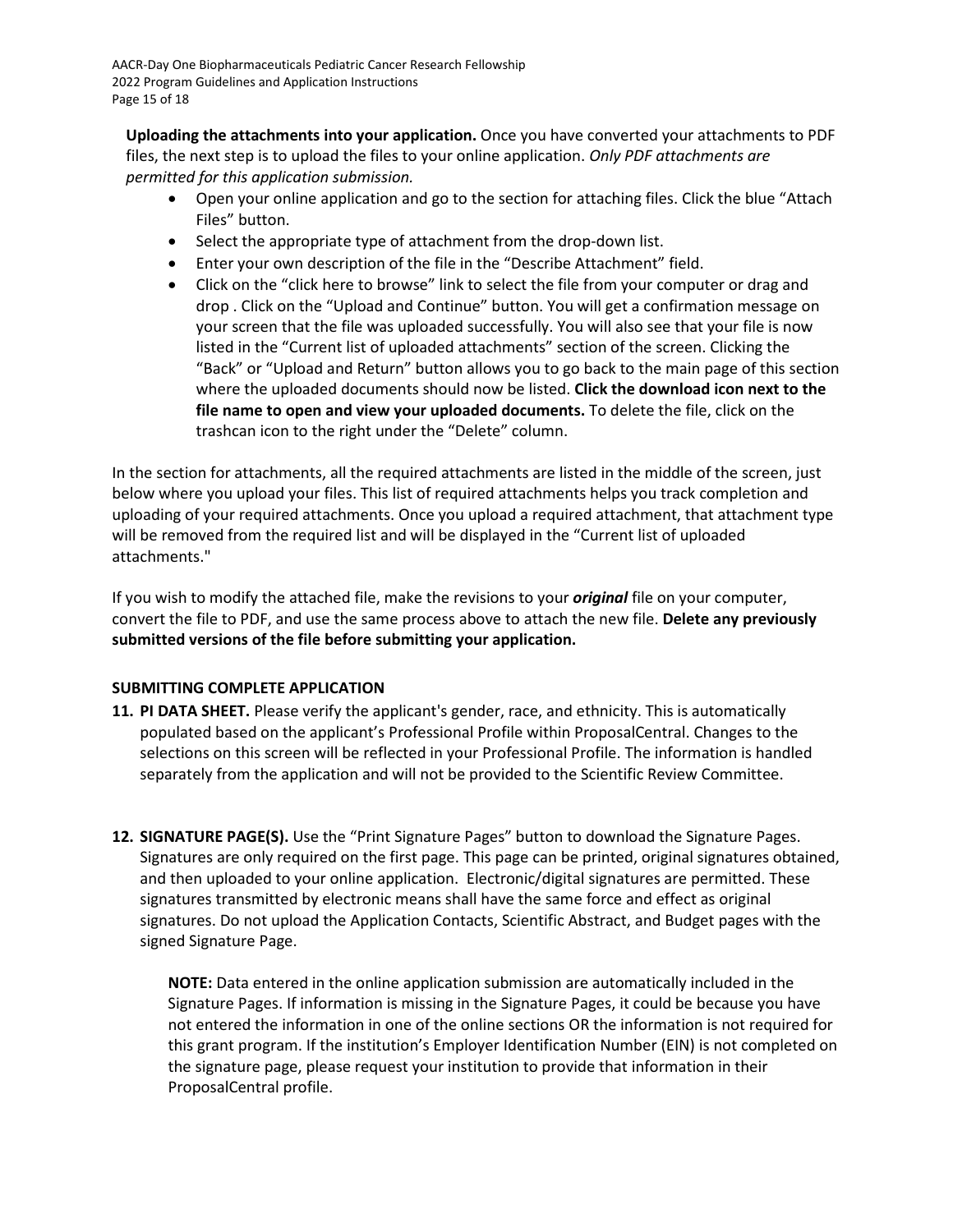While the "Print Signature Pages" option allows applicants to download the Signature Page, Application Contacts, Scientific Abstract, and Budget, the AACR **strongly encourages** applicants to also use the "Print Signature Pages with Attachments" option. This option can be used if your institution wishes to review the full application but also should be utilized by the applicant to ensure that your attachments loaded properly. The following application materials will **not** be present when utilizing this option: Pending Other Support. Absence of these materials should **not** be considered an error. If your institution requires all components of the application to review, the above documents need to be printed individually by the applicant.

Excessive spacing in your Scientific Abstract (e.g., line breaks between paragraphs) can cause the abstract to not fully appear in the Signature Page view, even if under the 3,000 character limit. You may want to further edit your Scientific Abstract prior to submission if it does not fully appear. If it does not fully appear, you will not be given the opportunity to edit it once you have submitted**.** In addition, errors may occur when the uploaded pdf files are assembled by the system. Please check to ensure that all pages of every document included appear in the "Print Signature Pages and Attached PDF Files" option. If you are having any issues with this option, please contact ProposalCentral customer support at: 800-875-2562 (Toll-free U.S. and Canada), +1-703-964-5840 (Direct Dial International), or by e-mail to [pcsupport@altum.com.](mailto:pcsupport@altum.com)

- **13. VALIDATE.** Validate the application on ProposalCentral. This is an essential step. An application that has not been validated cannot be submitted. "Validate" checks for required data and attachments. You will not be able to submit if all the required data and attachments have not been provided.
- **14. SUBMIT.** After successfully passing the validate check, click the **"Submit"** link. An e-mail will be sent to you confirming your submission.

Once your application is submitted you may view it by selecting "Submitted" from the "Proposal Status" drop-down menu under the 'Proposals' tab, then clicking the "View" button under the Edit column. The status column will show "Submitted" and the date submitted. You may need to refresh your browser screen after submitting the application to see the updated status.

# <span id="page-15-0"></span>**CHANGES TO YOUR APPLICATION**

**Withdrawal of Application.** Please advise the AACR promptly, in writing, should you decide to withdraw your application for any reason. Your correspondence must include your name, the grant opportunity to which you applied, the project title, and the reason for withdrawal.

**Change of Address.** Notify the AACR in writing of any changes of address, e-mail, or phone number, following the submission of an application. Include your name and the ProposalCentral identification number. The e-mail address provided with your application will be used for all official communication about your submission including the recipient selection results. Your Professional Profile in ProposalCentral must be kept up to date.

**Change of Institution or Position.** If you change your institution or professional position, contact the AACR to determine whether your application is still eligible for review.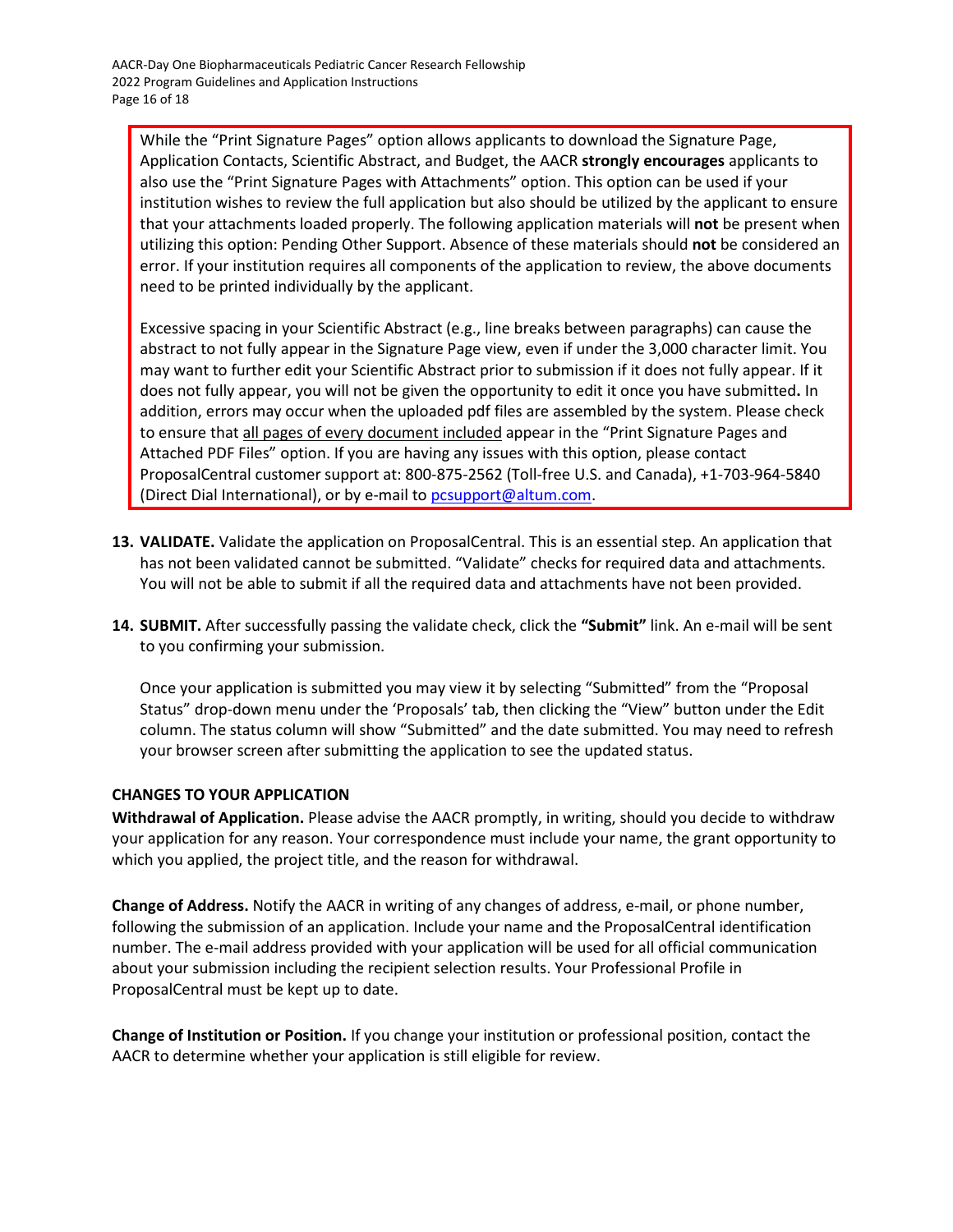AACR-Day One Biopharmaceuticals Pediatric Cancer Research Fellowship 2022 Program Guidelines and Application Instructions Page 17 of 18

#### <span id="page-16-0"></span>**INQUIRIES**

Inquiries or technical issues regarding ProposalCentral and the online application process should be directed to customer support at: 800-875-2562 (Toll-free U.S. and Canada), +1-703-964-5840 (Direct Dial International), or by e-mail to [pcsupport@altum.com.](mailto:pcsupport@altum.com)

Inquiries about the program guidelines, eligibility requirements, and application materials can be directed to AACR's Scientific Review and Grants Administration department at [grants@aacr.org.](mailto:grants@aacr.org)